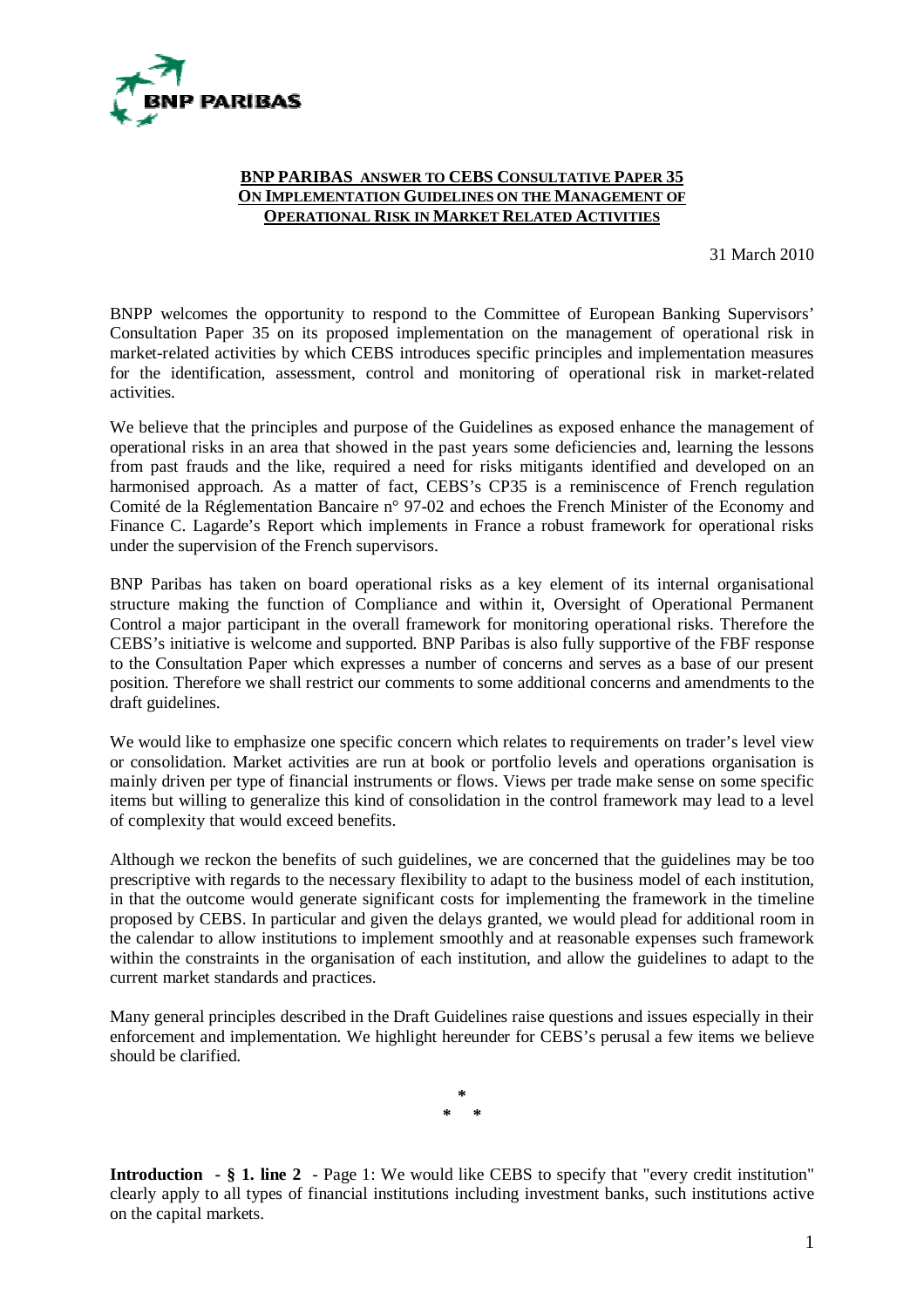

**Introduction -§ 2** - Page 1: Human error should be included in the Operations Risk events.

**Principle 4 - § 21 -** Page 5: This section questions about the acceptable level of exposure and related compensation issues. Setting operational risk objectives or limits can be very difficult if not impossible, given the variety of operational risk events.

We suggest amending as follows: "....institutions must closely monitor the operational risks exposure of business managers and traders and/or take into account the way the business managers and traders manage such exposure in the attribution of their variable remuneration".

**Principle 5 - § 24-** Page 6: "... regular fraud testing": This broad terms should be more specific in particular reflect Basel language. We would encourage CEBS to elaborate on the mentioned principle with a practical or methodological approach.

**Principle 6 - § 30** - Page 7 "... immediately after the conclusion of trades, the relevant data": It must be clearly specified that the immediacy of the action only concerns the transmission of data, not the confirmation of the transaction, settlement etc.

**Principle 6 - § 31** - Page 7: "...transactions should be taped": This principle should to be applied in compliance with the applicable legal environment according to each jurisdiction, and this criterion must be clearly stated in the guidelines.

**Principle 7- § 32** - page 7: The requirements are not determined ahead of trading in the examples mentioned of TPP and prime brokerage give ups.

**Principle 9** - Page 7: We would like CEBS to clarify the definition proposed of a "documented" audit trail and elaborate on what is expected from institutions.

**Principle 9 - § 36** - Page 7: "audit trail....starting with the trader": We insist that many controls are at the level of the book or portfolio and not at the trader level for the reason that traders can share books. We would like to emphasise that the reconciliation against the general ledger is not straightforward due to the accounting structure. For instance, the PnL is recorded based on the nature of the costs and profits and further analysis must be undertaken in order to integrate the different components of incidents (funding, cost of fails, fees, realised PL/accruals ....), the reconciliation can be partial (gains, losses, undisclosed breakdown information, different cut off period, amounts paired off not flagged and manually re-aggregated or aggregated amounts directly recorded in the accounting system.

We suggest to draft as follows: "audit trail  $(...)$  at a sufficiently granular level, books or portfolios, to be able to identify the responsible manager".

**Principle 11- § 40 -** Page 8: We would be grateful if CEBS could clarify the terms "gaps and point of weakness".

**Principle 11- § 41 -** Page 8: We should make the difference between issuance of a confirmation and fully achieved confirmation process. Issuing some kind of a confirmation, even partial, "at least before the end of the day" can be acceptable as a target, but achieving confirmation within this timeframe is impossible. The timeframe for achieving all confirmations below one day or "at the latest before the end of the day" can be quite constraining and is more restrictive than industry standards (like the socalled fed standards). Reconciliation for credit activities is done at T+3 for electronic deals and T+5 for structured paper deals, whereas the market standards are T+10 and T+30 respectively. Timeframe often depend upon the responsiveness of the counterpart, which differs greatly between the sell-side and the buy-side, not to mention novation agreements. Moreover, they and cannot be enforced if the regulations are different from one jurisdiction to another, or from local or regional market practices,